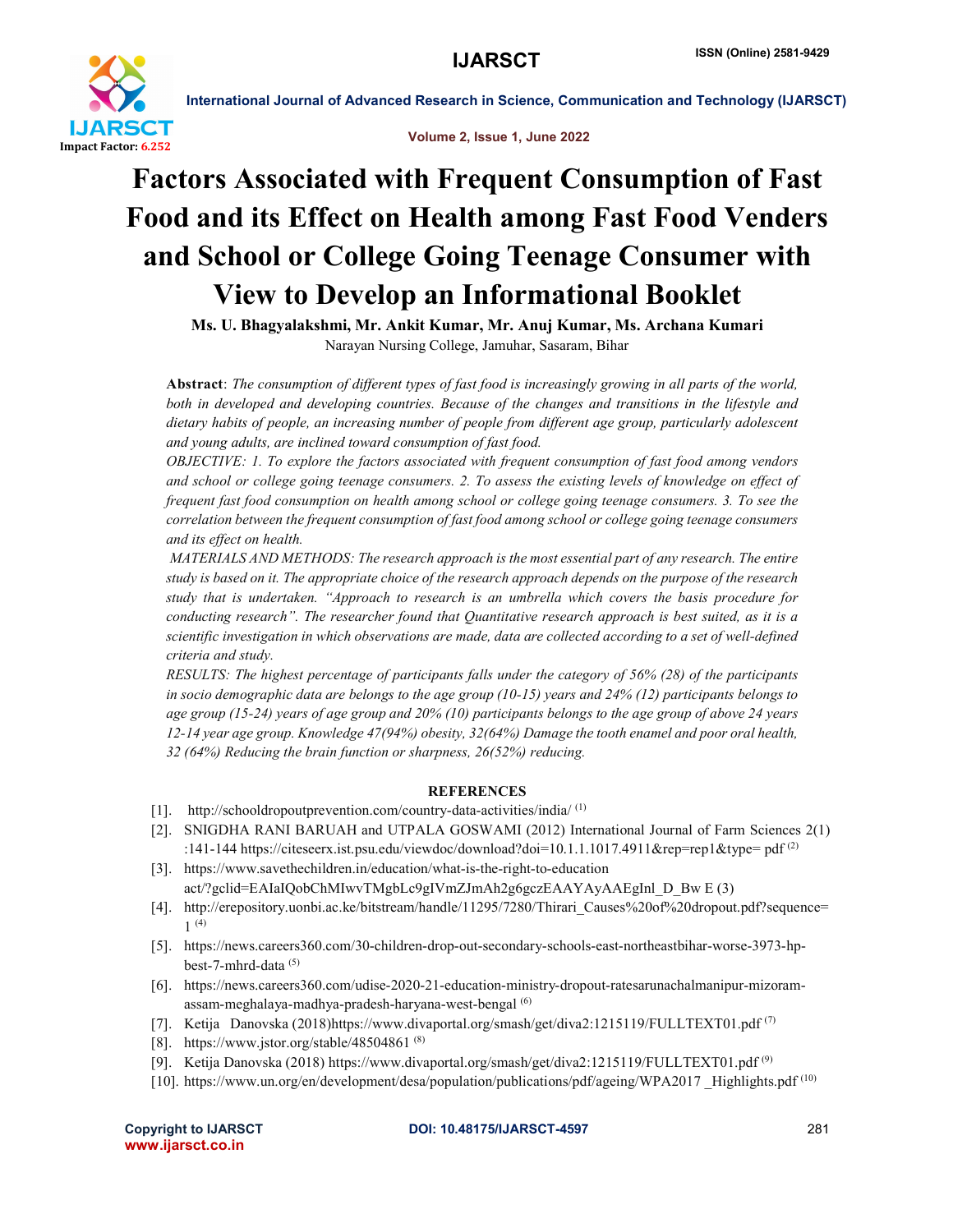

International Journal of Advanced Research in Science, Communication and Technology (IJARSCT)

### Volume 2, Issue 1, June 2022

- [11]. SrinivasanVenkatesan(2010),A Study on School Drop-outs in Rural Settings , journal Psychology, volume 1 ,page 47-53https://www.tandfonline.com/doi/abs/10.1080/09764224.2010.11885445 (11)
- [12]. Andrew O. Buop, Peter J. O. Aloka, Philip Nyaswa(2018),School Based Factors Influencing Drop out among Primary School Pupils in Kenya,International Journal of Advanced and Multidisciplinary Social Science, volume 4, page 1- 7,doi:10.5923/j.jamss.20180401.01,http://article.sapub.org/10.5923.j.jamss.20180401.01. html (12)
- [13]. HussainEt.al(2010)An Assessment of the Causes of Drop outs in Primary Schools". https://ideas.repec.org/p/  $pra/mprapa/41987.html$  (13)
- [14]. Dr.S.Y.Swadi,Mr.BasavarajBiradav(2020) "A study of reviews on school dropouts and research gap"International journal of research and analysis reviews, volume 7,page no2349-5138 https://www.ijrar.org/papers/IJRAR2001901.pdf (14)
- [15]. Dr.Ali Imam,YogendranathTiwar(2016) "A Study of Potential Drop-Out and its Causal Factors in Elementary Schools "Indian journal of research, volume 5,https://journals.indexcopernicus.com /api/file/viewByFileId /609075.pdf (15)
- [16]. Juan Herrero et.al.(2016) "A study on Risk Factors for School Dropout in a Sample of Juvenile Offenders" frontiers in psychology journal, volume 7 DOI:10.3389/fpsyg.2016.01993, https://www.frontiersin.org/ articles/10.3389/fpsyg.2016 .01993/full (16)
- [17]. Baisakhi Sarkar,(2015) "study to determine the prevalence of school dropouts and its association with selected factors among of 6-19 years" international journal of science and,research,volume6,Pages:408 –410, https:// www.ijsr.net/get\_abstract.php?paper\_id=ART20173129 (17)
- [18]. Rupon Basumatary (2012) A study on school dropout across Indian states and UTs: an econometric study, International research journal of social science vol.1, page no.28-35 https://www.cabdirect.org/cabdirect/abstract/20133206610<sup>(18)</sup>
- [19]. http://erepository.uonbi.ac.ke/bitstream/handle/11295/7280/Thirari\_Causes%20of%20dropout.pdf?sequence= 1 (19)
- [20]. S.V.Halawar (2019) A Study on School Dropouts and Student Strength of Dharwad District of Karnataka, India, International Journal of Current Microbiology and Applied Sciences , volume 8 , https://www.ijcmas.com/8-2-2019/S.V.%20Halawar.pdf (20)
- [21]. Tufi Machado SoaresIINeimar da Silva FernandesII Mariana CalifeNóbregaII Alexandre ChibebeNicolella, (2015), a study on Factors associated with dropout rates in public secondary education in Minas Geraisl, volume. 41, p. 757- 772, http://erepository.uonbi.ac.ke/bitstream/handle/11295/7280/Thirari\_Causes%20 of %20dropout.pdf?sequence=1 (21)
- [22]. Adnan Boyaci, (2019) A study on Exploring the Factors Associated with the School Dropout, international electronic journal of elementary education, Volume 12 Issue 2, page145-156,DOI: 10.26822/iejee.2019257661https://files.eric.ed.gov/fulltext/EJ1240232.pdf (22)
- [23]. Kakooza, Akilewo, (2015), a study on Factors associated with school dropout of learners aged 6– 6 years in Uganda. http://makir.mak.ac.ug/handle/10570/7409<sup>(23)</sup>
- [24]. Lotte Dyhrberg O'Neill, Birgitta Wallstedt, BerutEika, Jan Hartvigsen, (2011)study on factors associated with dropout in medical education, national library of medicine,45(5):440-54, doi:10.1111/j.1365- 2923.2010.03898.x.https://pubmed.ncbi.nlm.nih.gov/21426375/ (24)
- [25]. KetijaDanovska (2014) conducted aqualitative case study on Reasons behind children drop out of primary schools with unequal socio-economic preconditions, https://www.divaportal.org/smash/get/diva2:1215119/FULLTEXT01.pdf<sup>(25)</sup>
- [26]. R. Govindaraju and S.Venkatesan(2010),a cross sectional survey A study on school dropoutsin rural settings, journal of psychology, https://www.tandfonline.com/doi/abs/10.1080/09764224.2010.11885445 (26)
- [27]. Waqar Ahmad(2019) conducted a questionnaire survey research study on causes of girls drop out from primary schools in tehsil Bahrain, swat KPK Pakistan,Asian Journal of Contemporary,Education,Vol.3,page44-58,DOI: 10.18488https://files.eric.ed.gov/fulltext/EJ1266053.pdf (27)